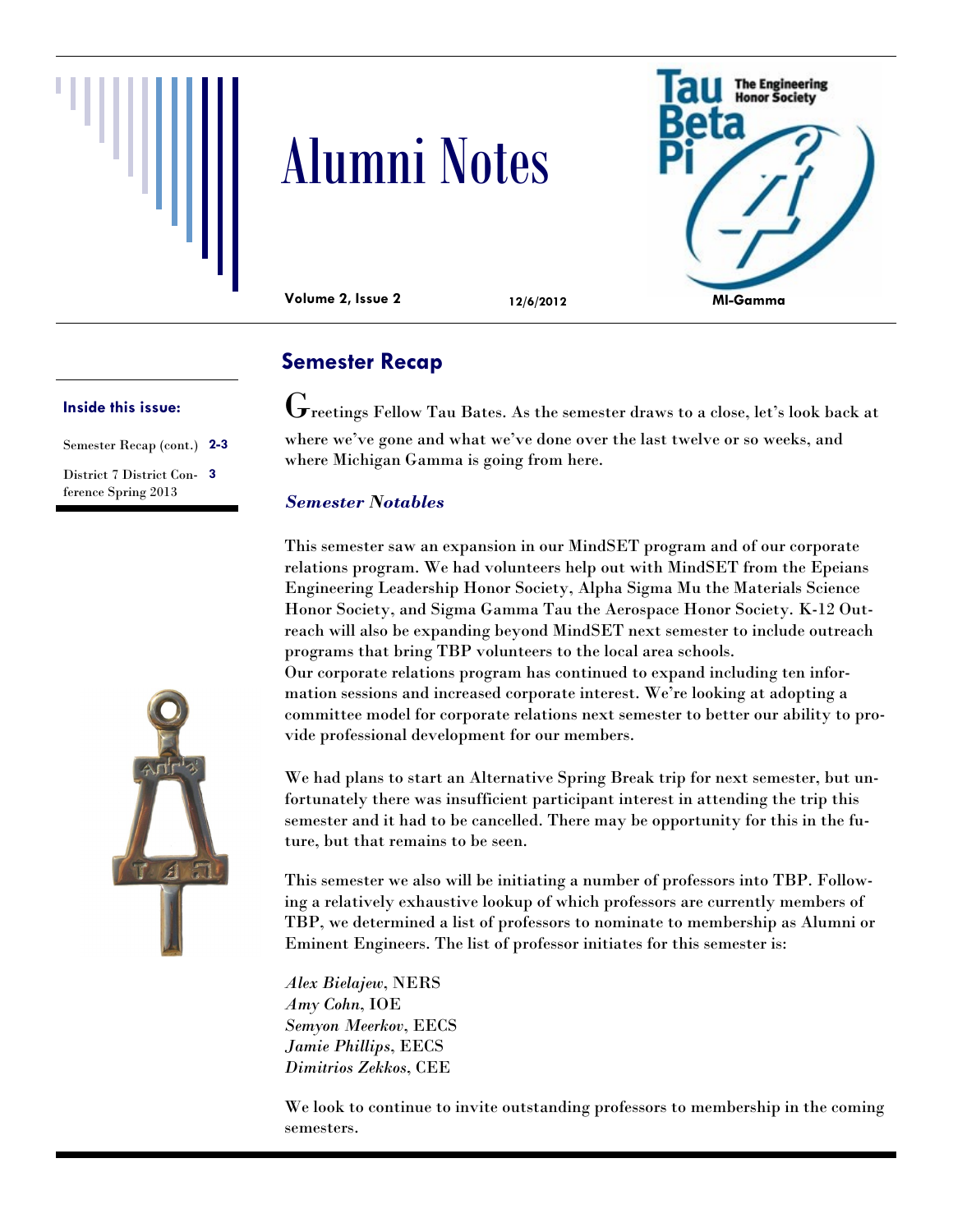## **Semester Recap (cont.)**

#### *Election Results*

We held elections this November, and have a lot of new faces to introduce to you. Without further ado here are the results:



President: *Kristin Graf* Vice President: *Ryan Chen* Secretary: *Chris McMullen* Treasurer: *Joe Menzia* External Vice Presidents: *Mike Boyd* and *Natalie Eyke* Website Chair: *Arthur Shih* Service Chair: *Maria Schneider* Corporate Relations Chair: *Eamonn Shirey* Activities Chair: *Shannon Liu* Graduate Coordinator: *Kyle Lady* New Initiatives Chair: *Jacob Texel* K-12 Outreach Chair: *Jeff Lowe* and *Marissa Lafata* Diversity and Leadership Chair: *Susie Chung* Campus Outreach Chair: *Laura Kruger* Intersociety Chair: *Jason Cassell* Membership Chair: *Matt Khoo* District 7 Coordinator: *Ariel Rose* Operations Chair: *Vicki Choe* Publicity Co-Chairs: *Gina Calco* and *Josh Kempfer*

Chief advisor: *Paul Kominsky*, reelected for 3 years Alumnus advisor: *Pritpaul Mahal*, reelected for 3 years Graduate student advisors: *Mike Hand, Sarang Supekar, Andy Boucher, Elson Liu, Dan Kiefer, Dan Becker*

#### *Upcoming Changes*

Probably the biggest change that TBP is going to be embarking on next semester is to get the Foo Bar space in the CSE building up and running. We're still in the planning stages and may be partnering with



another student organization to get things off the ground, but we have done a fair bit of data gathering and background planning and have elected Vicki Choe (EVP 2012) to a new officer position to be in charge of finishing the planning

**"Probably the biggest change that TBP is going to be embarking on next semester is to get the Foo Bar space in the CSE building up and running."**